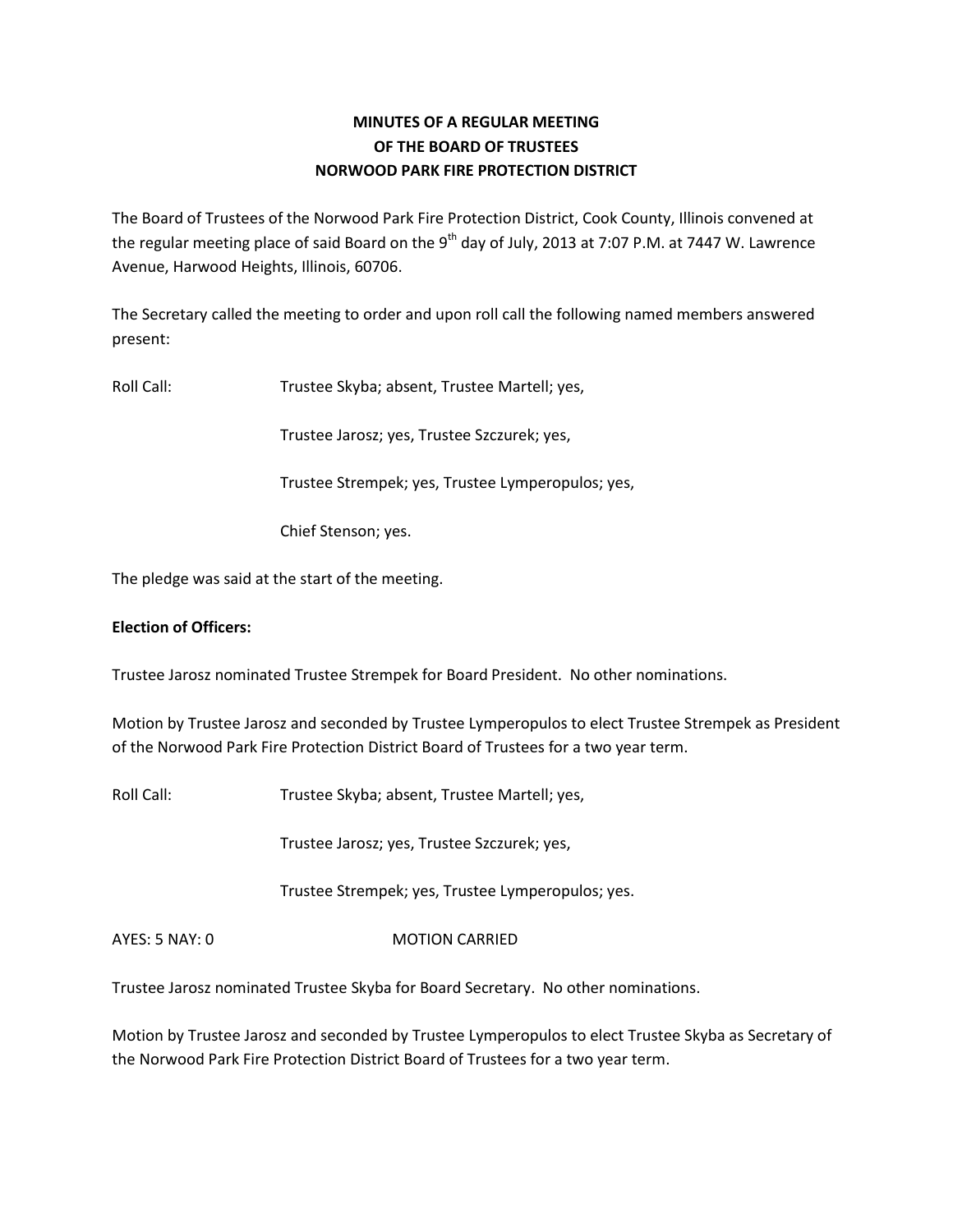| Roll Call: | Trustee Skyba; absent, Trustee Martell; yes, |
|------------|----------------------------------------------|
|            |                                              |

Trustee Jarosz; yes, Trustee Szczurek; yes,

Trustee Strempek; yes, Trustee Lymperopulos; yes.

AYES: 5 NAY: 0 MOTION CARRIED

Trustee Strempek nominated Trustee Martell for Board Treasurer. No other nominations.

Motion by Trustee Strempek and seconded by Trustee Szczurek to elect Trustee Martell as Treasurer of the Norwood Park Fire Protection District Board of Trustees for a two year term.

Roll Call: Trustee Skyba; absent, Trustee Martell; yes,

Trustee Jarosz; yes, Trustee Szczurek; yes,

Trustee Strempek; yes, Trustee Lymperopulos; yes.

AYES: 5 NAY: 0 MOTION CARRIED

Motion by Trustee Strempek and seconded by Trustee Lymperopulos to elect Trustee Szczurek as Acting Secretary.

Roll Call: Trustee Skyba; absent, Trustee Martell; yes,

Trustee Jarosz; yes, Trustee Szczurek; yes,

Trustee Strempek; yes, Trustee Lymperopulos; yes.

AYES: 5 NAY: 0 MOTION CARRIED

Motion by Trustee Martell and seconded by Trustee Jarosz to adopt and approve Resolution #13-2, a Resolution confirming and declaring the election of District President Strempek, Secretary Skyba and Treasurer Martell for the two year term, commencing July  $9<sup>th</sup>$ , 2013.

Roll Call: Trustee Skyba; absent, Trustee Martell; yes,

Trustee Jarosz; yes, Trustee Szczurek; yes,

Trustee Strempek; yes, Trustee Lymperopulos; yes.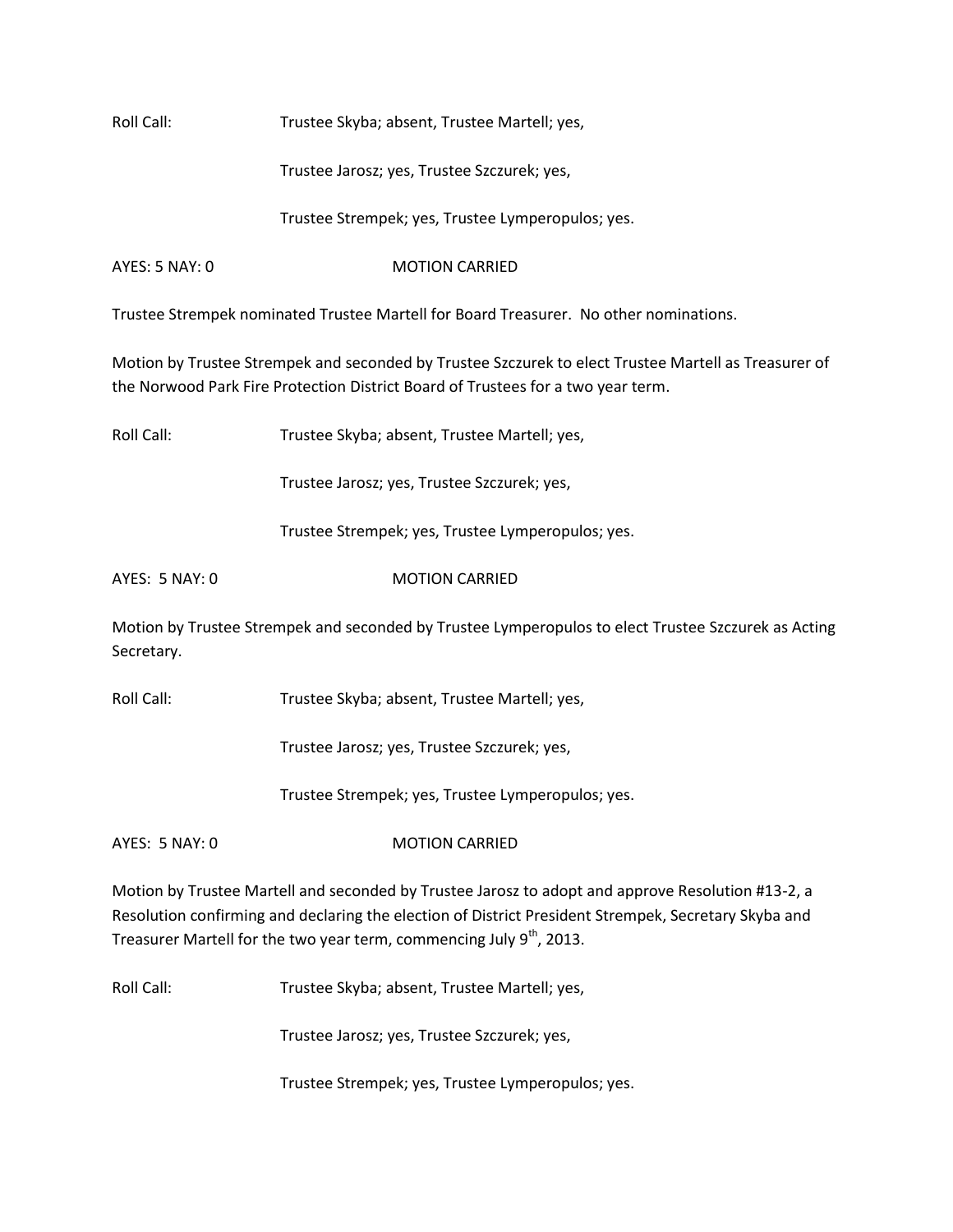#### AYES: 5 NAY: 0 MOTION CARRIED

Trustee Martell stated that they are not swearing in Trustee Romano and Commissioner Mougolias but will at the next meeting. They will start getting paid after they are sworn in.

Trustee Strempek appointed Committees:

Trustee Strempek stated that Trustee Skyba asked if Jeff Rasche could be appointed on the Pension Board. Trustee Martell would like to know if they should appoint a committee for negotiations. Discussion.

| <b>Finance Committee</b> | <b>Building &amp; Equipment Committee</b> |
|--------------------------|-------------------------------------------|
| Trustee Martell- Chair   | Trustee Szczurek- Chair                   |
| <b>Trustee Strempek</b>  | Trustee Jarosz                            |
| Trustee Romano           | Trustee Lymperopulos                      |
| <b>Policy Committee</b>  | <b>Technologies/PR Media Committee</b>    |
| Trustee Skyba- Chair     | Trustee Strempek- Chair                   |

Trustee Lymperopulos **Trustee Skyba** Trustee Romano Trustee Szczurek

Motion by Trustee Szczurek and seconded by Trustee Jarosz to approve the committee appointments as presented by the President.

AYES: 5 NAY: 0 MOTION CARRIED

Motion by Trustee Lymperopulos and seconded by Trustee Szczurek to elect Trustee Martell and Trustee Jarosz as the Pension Board members for a two year term.

Roll Call: Trustee Skyba; absent, Trustee Martell; yes,

Trustee Jarosz; yes, Trustee Szczurek; yes,

Trustee Strempek; yes, Trustee Lymperopulos; yes.

AYES: 5 NAY: 0 MOTION CARRIED

# **COMMUNICATION WITH AUDIENCE** (Public Participation)

A motion was made by Trustee Strempek and seconded by Trustee Jarosz to suspend the rules to permit visitors to be recognized. The Board retains the right to refuse to recognize any individual if they feel their comments are not relevant or to "put them off", if they exceed their time allotment. After all have had an opportunity to address the Board, the President moves the rules be reinstated, and the Board will proceed with meeting.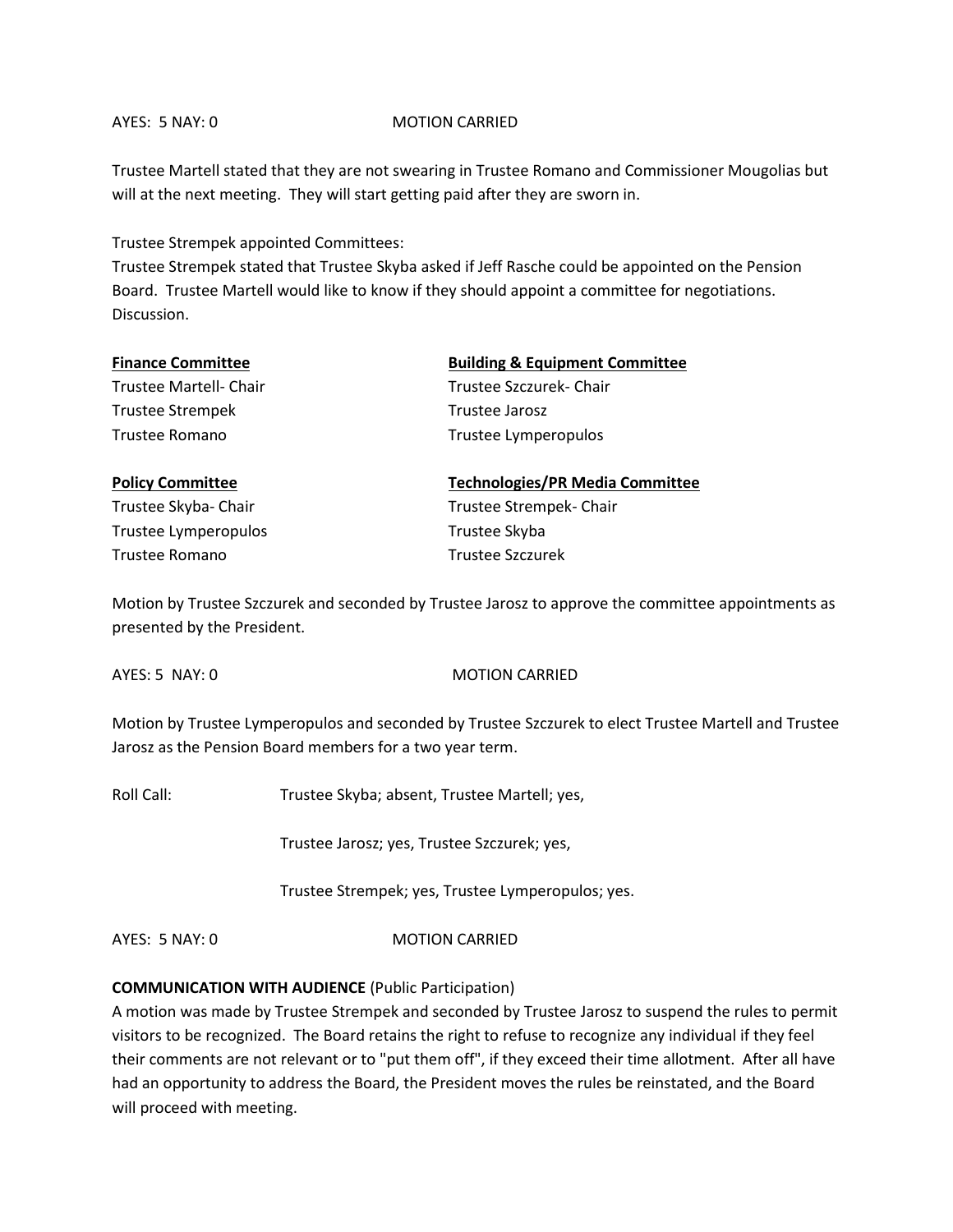### AYES: 5 NAY: 0 MOTION CARRIED

A motion was made by Trustee Martell and seconded by Trustee Szczurek to approve the payment of all current bills in the amount of \$368,685.48.

Roll Call: Trustee Skyba; absent, Trustee Martell; yes,

Trustee Jarosz; yes, Trustee Szczurek; yes,

Trustee Strempek; yes, Trustee Lymperopulos; yes.

AYES: 5 NAY: 0 MOTION CARRIED

A motion was made by Trustee Jarosz and seconded by Trustee Lymperopulos to approve the minutes of the Regular meeting held on June  $11<sup>th</sup>$ , 2013.

Roll Call: Trustee Skyba; absent, Trustee Martell; yes,

Trustee Jarosz; yes, Trustee Szczurek; yes,

Trustee Strempek; yes, Trustee Lymperopulos; yes.

AYES: 5 NAY: 0 MOTION CARRIED

A motion was made by Trustee Strempek and seconded by Trustee Jarosz to approve the minutes of the Special meeting held on June  $18<sup>th</sup>$ , 2013.

Roll Call: Trustee Skyba; absent, Trustee Martell; yes,

Trustee Jarosz; yes, Trustee Szczurek; yes,

Trustee Strempek; yes, Trustee Lymperopulos; yes.

AYES: 5 NAY: 0 MOTION CARRIED

A motion was made by Trustee Lymperopulos and seconded by Trustee Martell to approve the minutes of the Closed Session meeting held on June 18<sup>th</sup>, 2013.

Roll Call: Trustee Skyba; absent, Trustee Martell; yes,

Trustee Jarosz; yes, Trustee Szczurek; yes,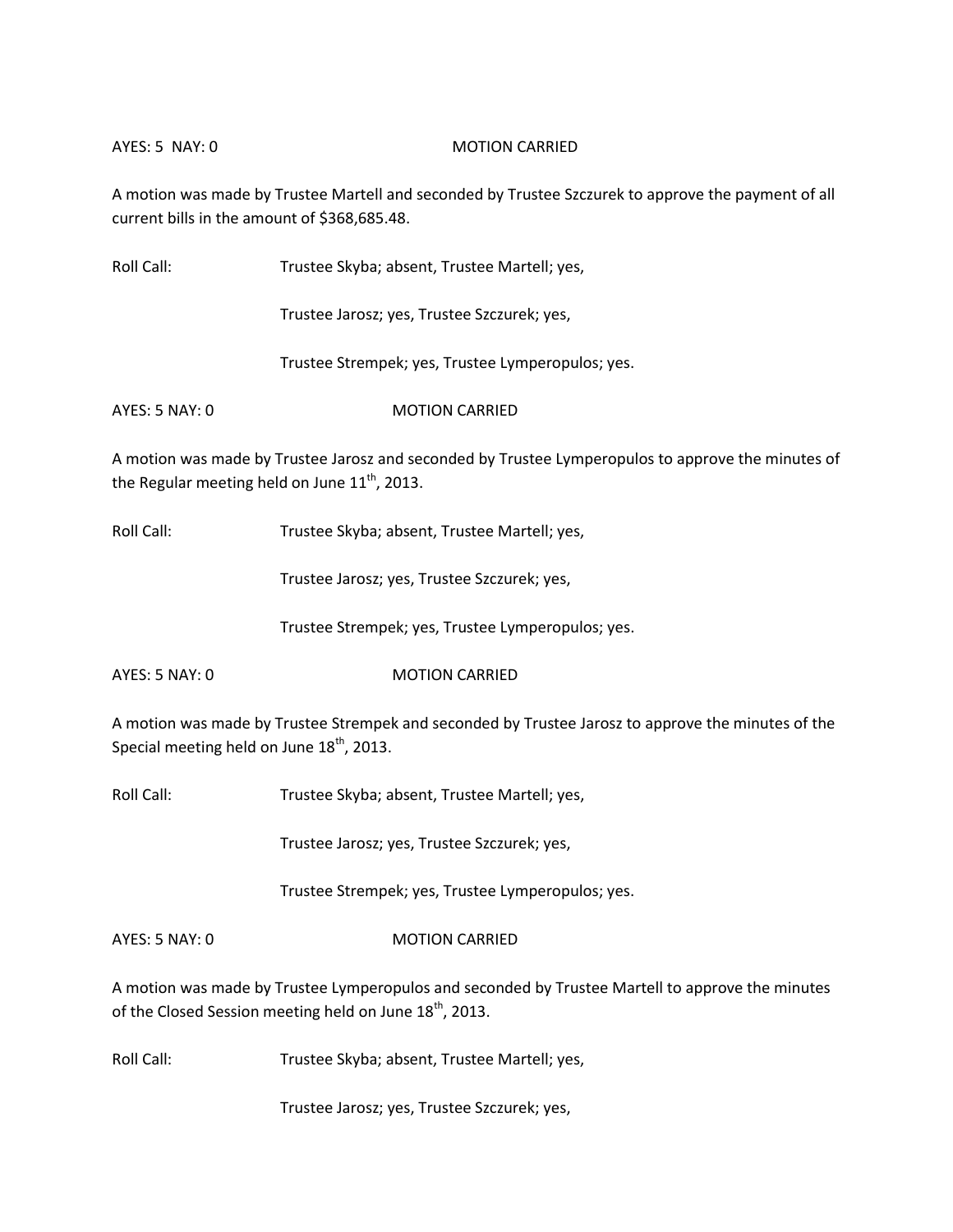# Trustee Strempek; yes, Trustee Lymperopulos; yes.

AYES: 5 NAY: 0 MOTION CARRIED

A motion was made by Trustee Lymperopulos and seconded by Trustee Szczurek to approve the transfer of the following:

\$2,000 from Corporate Fire Truck Operating Expense to Corporate Fire Prevention Bureau Salary retroactive to the 2012-2013 Budget.

\$2,000 from Corporate Fire Truck Operating Expense to Corporate Administrative Salaries retroactive to the 2012-2013 Budget.

Chief Stenson stated it was overlooked and per the attorney it was OK to do retroactively.

Roll Call: Trustee Skyba; absent, Trustee Martell; yes,

Trustee Jarosz; yes, Trustee Szczurek; yes,

Trustee Strempek; yes, Trustee Lymperopulos; yes.

AYES: 5 NAY: 0 MOTION CARRIED

#### **TREASURER'S REPORT**

Schedule of Assets (Arising from Cash Transactions) June 30, 2013

Assets

| Checking and money market accounts (interest rate-APY): |         |
|---------------------------------------------------------|---------|
| Plaza Bank checking (0.046%)                            | \$3,262 |
| Plaza Bank money market (0.295%)                        | 224,574 |
| Plaza Bank ambulance billing money market (0.295%)      | 428,483 |
| Plaza Bank-Medical 1003102                              | 1,578   |
| Total checking and money market accounts                | 657,897 |

Certificates of deposit (interest rate and maturity):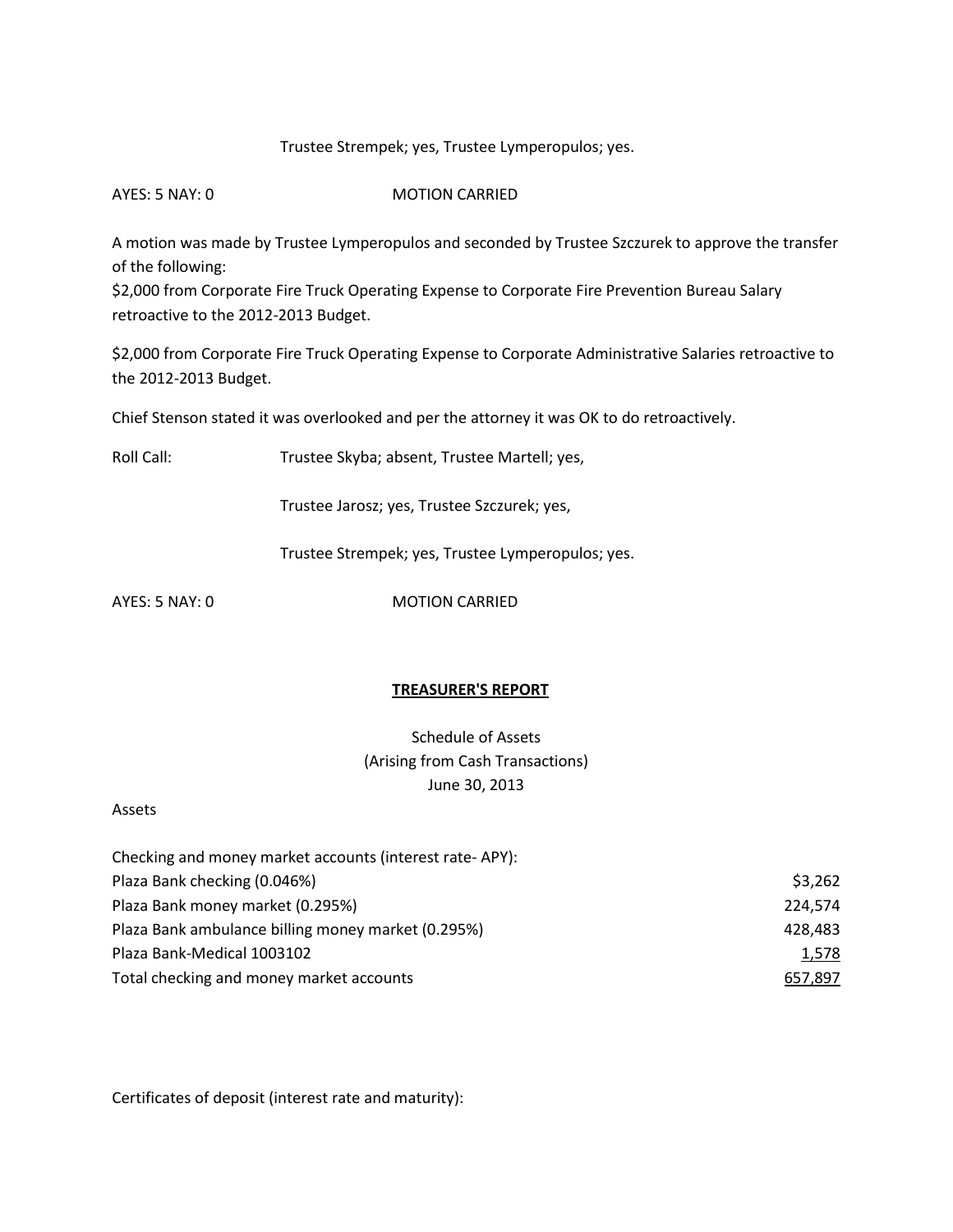| Plaza Bank (0.65%, 09/02/14)                             | 620,030     |
|----------------------------------------------------------|-------------|
| Belmont Bank and Trust (1.00% 08/23/14)                  | 528,032     |
| Plaza Bank (0.64% 07/17/14)                              | 124,081     |
| Plaza Bank (0.65% 09/18/14)                              | 420,919     |
| Plaza Bank (0.65% 12/23/14)                              | 470,920     |
| Belmont Bank (1.00% 08/21/14)                            | 509,219     |
| Belmont Bank (1.00% 07/19/14)                            | 359,776     |
| Total certificates of deposit                            | 3,032,977   |
| Total checking, money market and certificates of deposit | S 3.690.874 |

Motion by Trustee Szczurek, seconded by Trustee Lymperopulos to approve the Treasurer's report as presented from the Financial Statement for June 2013**.** 

Trustee Martell stated there was a CD that matured; it was renewed for 18 months. Plaza Bank has been sold and was sold to North Community Bank. He also has been looking into Private Banks that will give 1% to 1.05% and to add them as a depository. Trustee Martell may be coming to the board for approval. Tax bills went out and are due August  $1<sup>st</sup>$ . Discussion.

| Roll Call:     | Trustee Skyba; absent, Trustee Martell; yes,      |
|----------------|---------------------------------------------------|
|                | Trustee Jarosz; yes, Trustee Szczurek; yes,       |
|                | Trustee Strempek; yes, Trustee Lymperopulos; yes. |
| AYES: 5 NAY: 0 | <b>MOTION CARRIED</b>                             |

# **Chiefs Report:**

All Trustees received a copy of the alarm report.

All Trustees received a copy of the inspection report along with the list of completed inspections for this month.

This last month we have been working on the budget. We waited until we had the final June 30, 2013 Treasurers report from Paul Smit. We then could get all the yearend numbers including the cash on hand and the fund balances. We then were able to get the expected revenues from the tax levy edit report. Shawn Flaherty would like us to make a change on the final budget but he is still working on it. If anybody would like to come by we would be glad to break it down and show how we did it.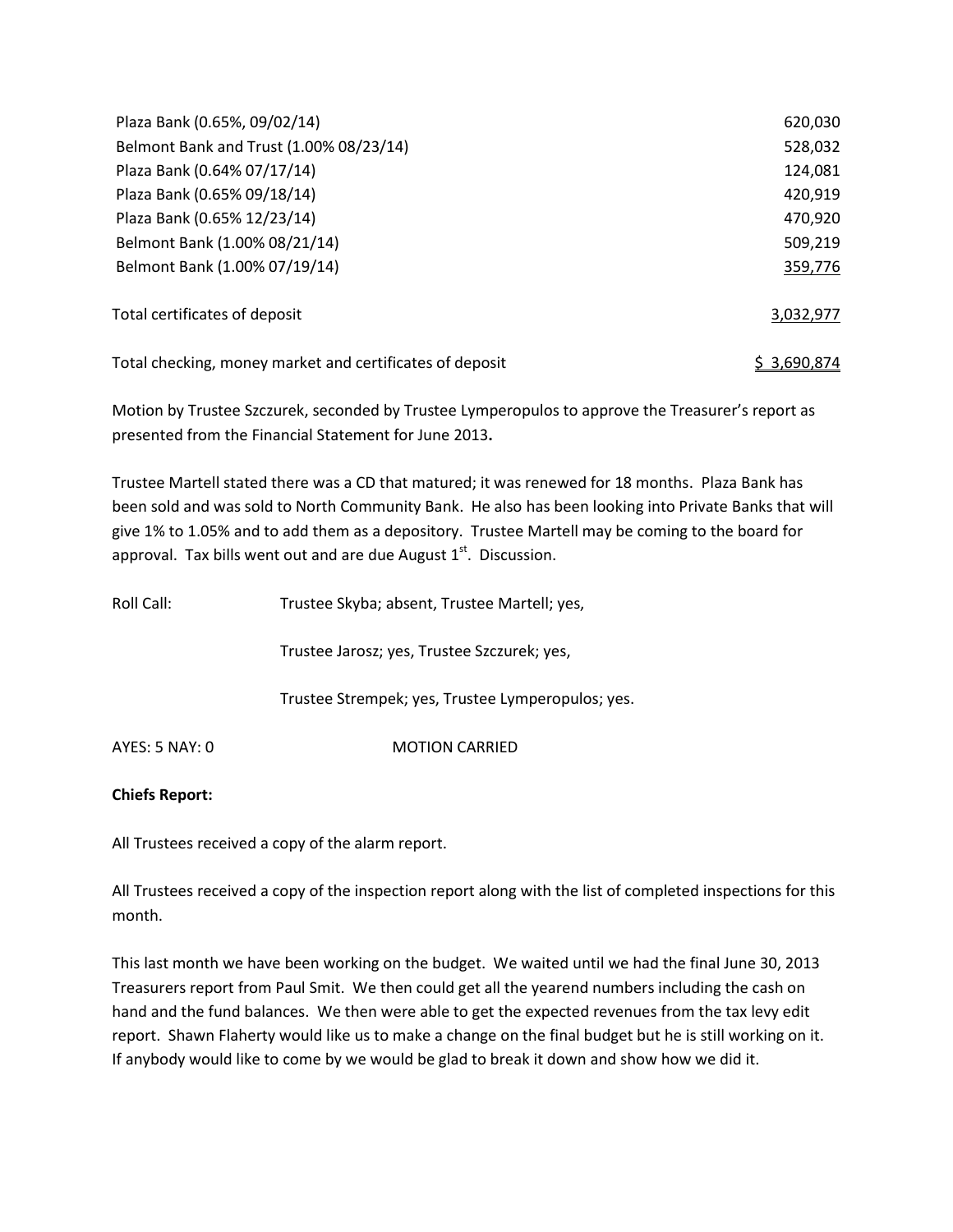We will have a finance committee meeting prior to the passing of the final budget to see if there are any needed changes.

Last year we received 3 quotes for seal coating of the parking lot. We decided on a local company from Harwood Heights, Annette's. They have done our lot before and did a great job. We decided last year not to get it done because of the Mariano's construction. I have contacted them to see if they would honor last year's price. We would like to get it done prior to the Open House in October.

We are in need of some concrete work; we had to break up the concrete patio when we had the sewer problem. We also have concrete breaking up in front of both of our front doors. This is becoming a tripping hazard and I would like to get it done before somebody gets hurt. Trustee Lymperopulos went out and got a price of \$3,315.00 for all the repairs. Chief stated that he could try and get 2 more prices if the board would like. Discussion.

Motion by Trustee Martell and seconded by Trustee Jarosz to accept the Chief's Report for June 2013 as presented.

AYES: 5 NAY: 0 MOTION CARRIED

# **Presidents Report:**

Nothing to report.

#### **Committee Reports:**

Finance Committee- Trustee Martell stated we need to have a committee meeting to discuss the Budget Ordinance and Cyndi's contract. Tonight we are approving the Tentative Budget.

Building and Equipment Committee- Chairman Szczurek stated that there is nothing to report.

Technology and PR Media Committee- Chairman Strempek stated there is nothing to report at this time.

Policy Committee- Trustee Lymperopulos stated there is nothing to report.

Pension Fund- Trustee Martell stated there will be a meeting on July  $17<sup>th</sup>$  at 7PM.

#### **Old Business:**

None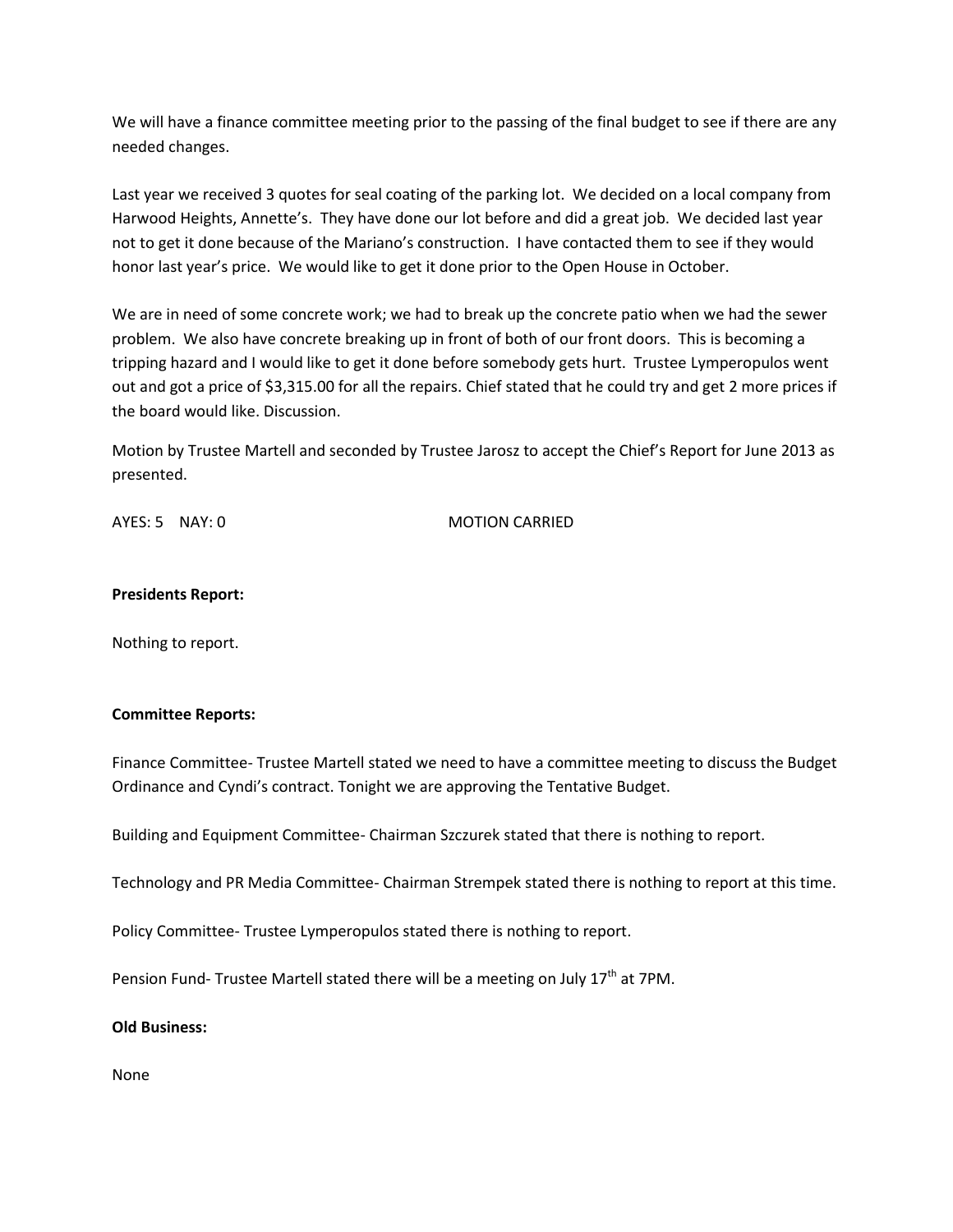### **New Business**:

Motion by Trustee Jarosz and seconded by Trustee Strempek to adopt and approve Ordinance #13-1, the Norwood Park Fire Protection District Tentative Budget and Appropriation for fiscal year 2013-2014.

Trustee Martell stated we have always approved deficit budgets. Discussion on the allocations of funds. We are approving a deficit budget and this year will be the third year in a row. Discussion. This year's budget has no capital improvements. Trustee Martell states that we plan to revamp the financial statements to make them easier to read. Chief Stenson states that it looks to be about \$300,000 deficit this year. Trustee Martell feels it is \$600,000 and he says the reality is that we are chewing up the reserves. Discussion. Chief Stenson discussed ways to possibly increase our revenue and tax levy.

| Roll Call:     | Trustee Skyba; absent, Trustee Martell; no,       |
|----------------|---------------------------------------------------|
|                | Trustee Jarosz; yes, Trustee Szczurek; yes,       |
|                | Trustee Strempek; yes, Trustee Lymperopulos; yes. |
| AYES: 4 NAY: 1 | <b>MOTION CARRIED</b>                             |

Trustee Martell states he agrees with the spending items but not with a deficit budget.

Motion by Trustee Martell and seconded by Trustee Lymperopulos to approve the engagement letter from Paul Smit and Associates in the amount of \$6,200 for audit prep work for fiscal year ending June 30, 2013 and releasing the District from previous engagement letter.

Chief stated that Paul Smit states that most of his work is done for audit prep and to pay just the 90 days cancellation fee would not cover it. After talking back and forth, and with our new accountants, this was agreed on.

Roll Call: Trustee Skyba; absent, Trustee Martell; yes,

Trustee Jarosz; yes, Trustee Szczurek; yes,

Trustee Strempek; yes, Trustee Lymperopulos; yes.

AYES: 5 NAY: 0 MOTION CARRIED

Closed Session was tabled.